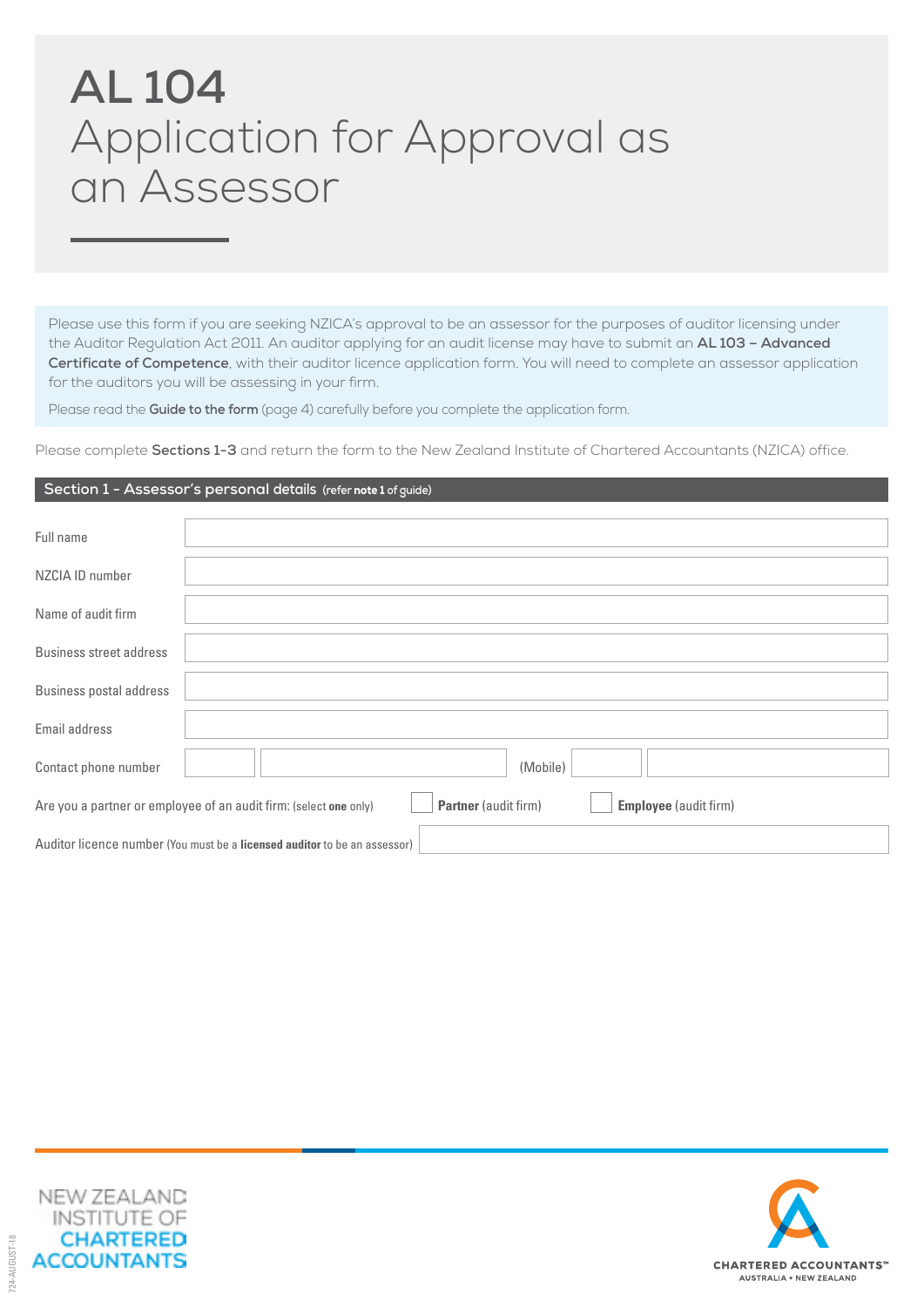**2.1 Length of audit experience operating at a senior level:**

**2.2 Nature of audit experience and experience in coaching and mentoring role:**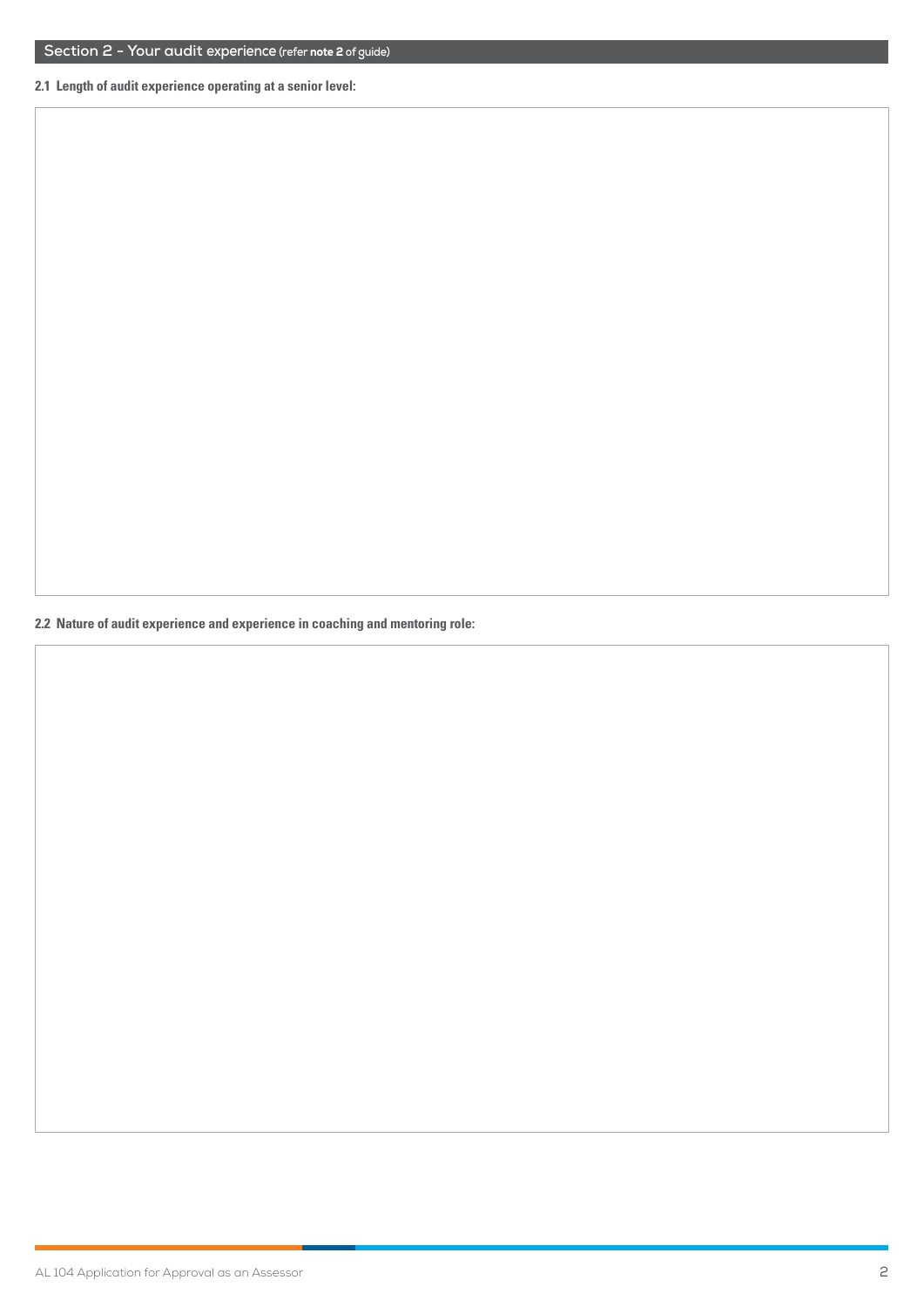I declare that:

- 1. The information provided in this application is true and correct
- 2. I authorise the New Zealand Institute of Chartered Accountants (**NZICA**) and/or Chartered Accountants Australia and New Zealand (**CA ANZ**) to lawfully obtain at any time, from any person or entity, any information about me that it considers necessary or desirable to obtain in order to process this application, and I authorise such person or entity to release this information to NZICA and/or CA ANZ.
- 3. I understand that these checks may include, but are not limited to, criminal history and verification of my qualifications and professional membership(s). If CA ANZ or NZICA collect any 'sensitive information' (as defined in applicable privacy laws) about me, I understand such sensitive information will only ever be used to the extent that it is reasonably necessary for one or more of the functions or activities of CA ANZ and/or NZICA (as applicable) or as otherwise permitted under applicable laws.

I consent to NZICA's Privacy Collection Statement below.

#### **Privacy Collection Statement**

I confirm that the above information is true to the best of my knowledge.

New Zealand Institute of Chartered Accountants (NZICA or we) is a body corporate established under the New Zealand Institute of Chartered Accountants Act 1996 (NZ). NZICA collects, holds, uses and discloses personal information (as defined in applicable legislation) about you in accordance with the privacy policy of Chartered Accountants Australia and New Zealand (CA ANZ) available at http://www. charteredaccountants.com.au/privacy (CA ANZ Privacy Policy).

Some of the personal information we collect comprises 'sensitive information' (as defined in applicable legislation) including information relating to membership of a trade or professional association or union, criminal records, health or other sensitive information to the extent that it is reasonably necessary for one or more of the functions or activities of NZICA.

NZICA collects your personal information to fulfil its statutory role in regulating the professional conduct of CA ANZ members resident in New Zealand. If you do not provide personal information, we may not be able to process your renewal of Auditor Licence.

NZICA and CA ANZ may disclose personal information to each other and each of our respective agents, contractors and service providers (such as where we outsource functions to third parties), to local and international professional bodies and other regulators and government and statutory bodies in New Zealand and Australia. We may also collect information about individuals from a third party (such as other professional bodies with which we have reciprocal arrangements). It is likely that personal information will be disclosed to overseas recipients as provided in the CA ANZ Privacy Policy.

The CA ANZ Privacy Policy also sets out how you can seek to access and correct your personal information or raise a privacy concern or complaint and how it will be dealt with as well as details about the disclosure of your personal information to entities overseas.

CA ANZ is formed in Australia. Our members are not liable for our debts and liabilities.

**I have read, understood and agree to and consent to the CA ANZ Privacy Policy and the Privacy Collection Statement above.**

|                     | Full name |  |  |
|---------------------|-----------|--|--|
| $\sim$<br>Signature | Date      |  |  |

### **ADDITIONAL PROVISIONS FOR EU DATA SUBJECTS**

The following additional provisions apply to you if the (EU) 2016/679 General Data Protection Regulation (**GDPR**) applies to you. GDPR will apply to you if you are or become a resident of the member states of the EU, Norway, Iceland and Liechtenstein (**EU data subjects**).

**Lawful grounds:** Under the GDPR, we are permitted to process your information for the purposes described above, by relying on one or more of the following lawful grounds: (a) you have explicitly agreed that we may process your information for a specific reason; (b) the processing is necessary to perform the agreement we have with you or to take steps to enter into an agreement with you; (c) the processing is necessary for us to comply with our legal obligation; or (d) the processing is necessary for our legitimate interests, which include: (i) to protect our business interests; (ii) to ensure that complaints, including complaints about member conduct, are appropriately investigated; (iii) to evaluate, develop or improve our products and services; or (iv) to keep our members informed of relevant products and services, unless you indicate that you do not wish us to do so. We generally rely on your specific consent to process special categories of personal data (i.e., 'sensitive information'). However, in some cases (for example, relating to an alleged offence), we may need to use some of that information to comply with our legal obligations.

**Withdrawing your consent:** Where you have consented to our processing of your information (including special categories of personal data), you may withdraw your consent at any time. To do so, contact us using the details set out in our Privacy Policy. In some cases we may lawfully continue to process your information even after you withdraw your consent, by relying on the legal bases described above. Other important information such as transferring your personal data outside the European Economic Area information, your specific GDPR rights over your personal data and how and when we retain and destroy your personal data is explained in our Privacy Policy.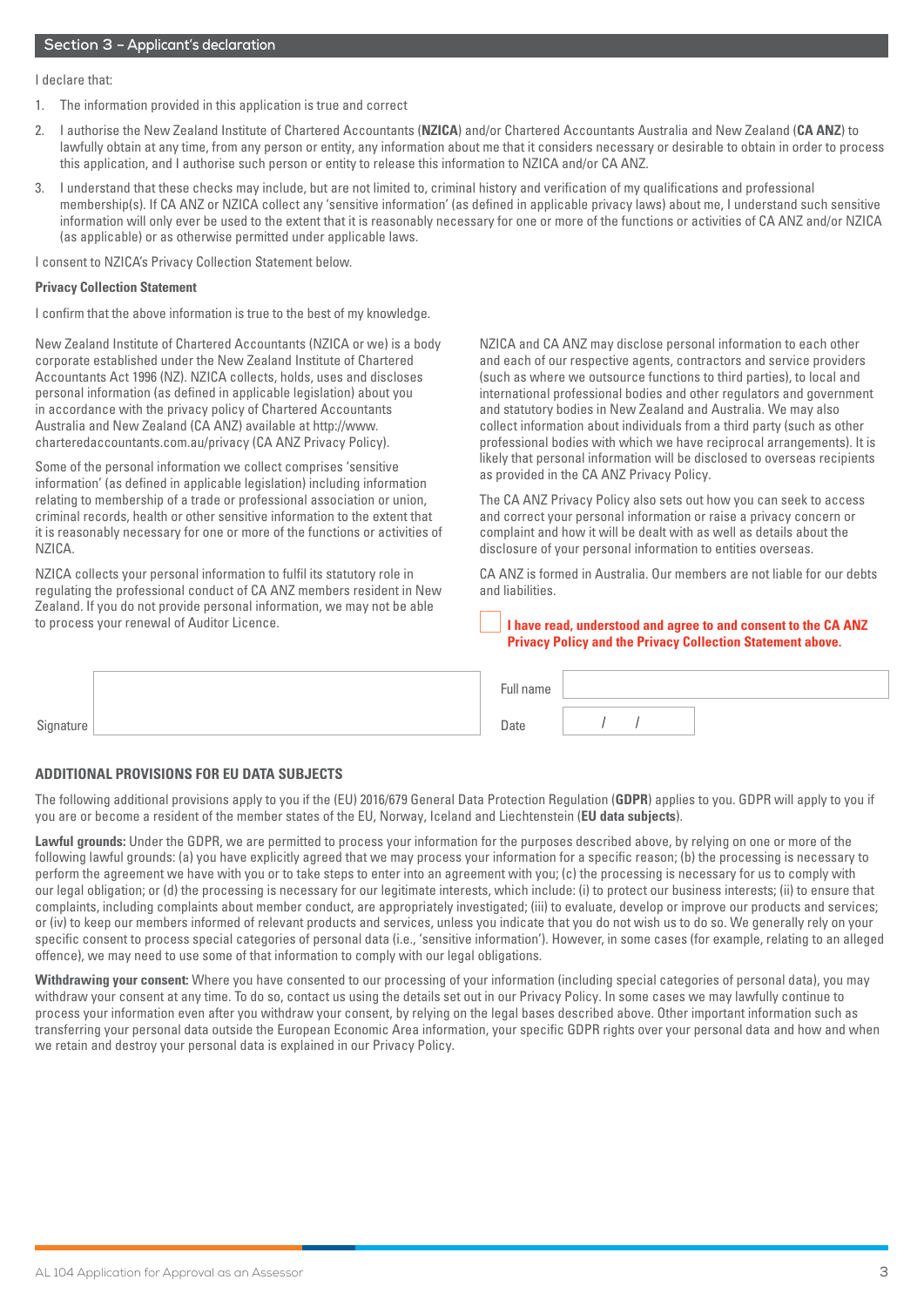# **HOW TO APPLY FOR AN ASSESSOR**

You must complete the NZICA application form and forward all the relevant information, including fees, to NZICA for consideration to:

*email* regulation.nzica@charteredaccountantsanz.com

# OR

*post*

**NZ Regulation Chartered Accountants ANZ PO Box 11342 Wellington 6142**

## **ANY QUESTIONS**

If you have any questions you can contact the NZ Regulation team at:

*email* **regulation.nzica@charteredaccountantsanz.com**

*phone* Customer Support on **0800 469 422**